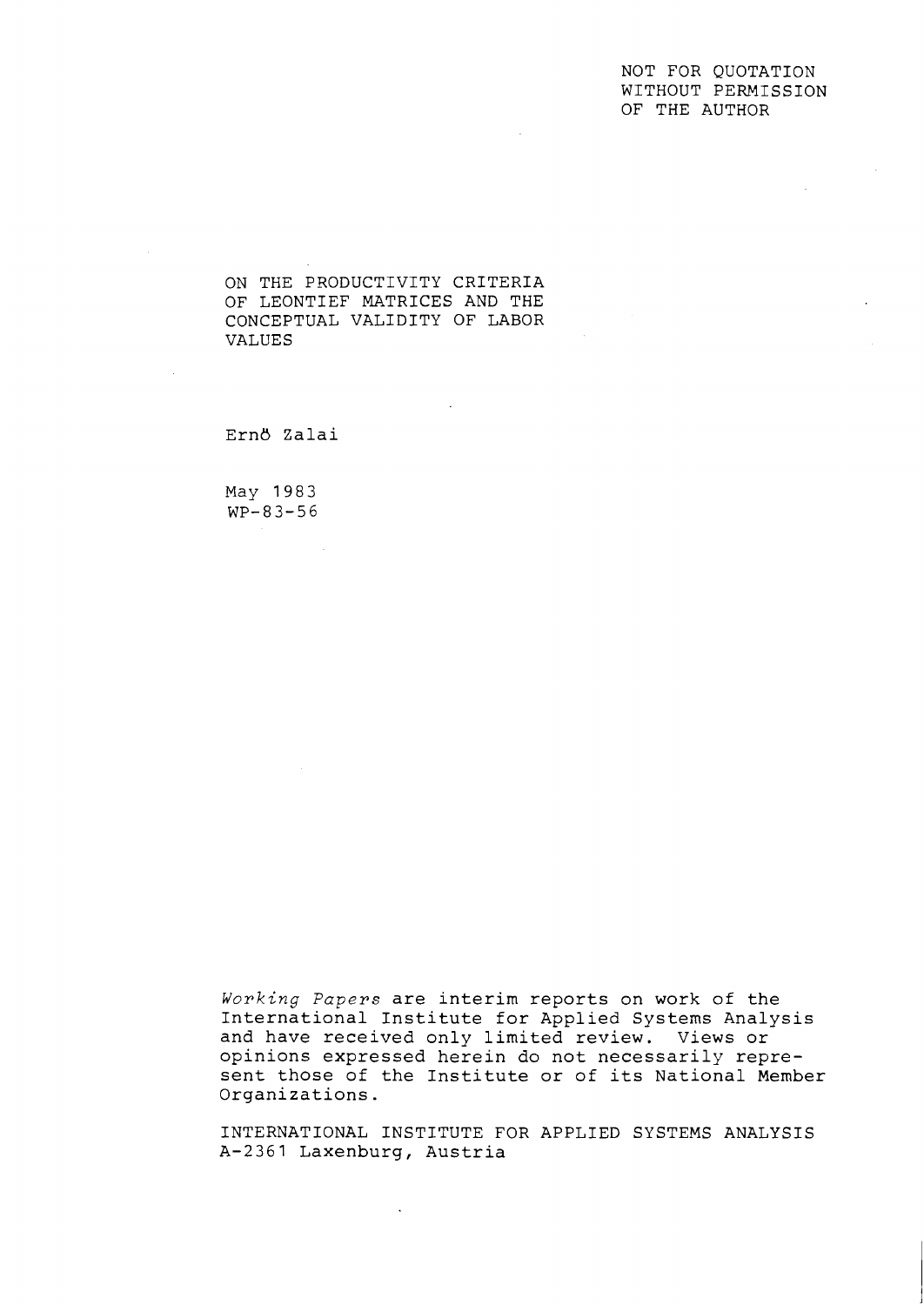ABSTRACT

This paper generalizes some well-known productivity (nonnegative L-invertibility) crtieria defined for nonnegative quadratic input-output coefficient matrices. The new economic criteria cover both the reducible and irreducible cases, treated seaprately until now, and are based on the absence of self-serving production and/or complete automation, which can be viewed as dual concepts. Detailed investigation of these concepts also reveals that their presence is incompatible with the idea of pure market commodity production. In particular, it is shown that the fundamental assumptions of the pure market economy and the indispensibility of labor are sufficient to rigorously prove the existence, uniqueness, and strict positivity of labor values.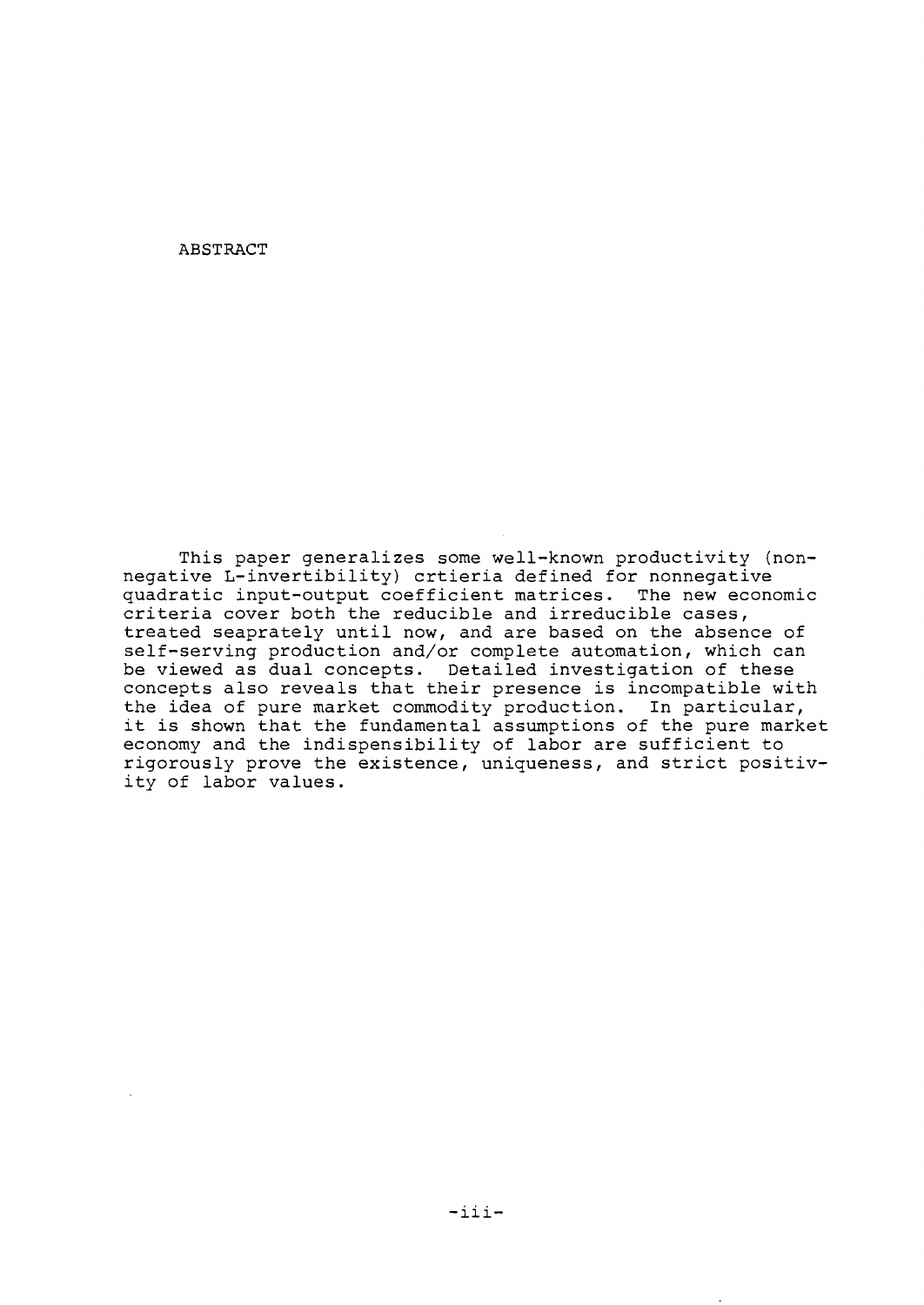#### CONTENTS

| 1.         | INTRODUCTION                               |    |
|------------|--------------------------------------------|----|
| 2.         | PRODUCTIVITY AND "SELF-SERVING PRODUCTION" | 5  |
| 3.         | PRODUCTIVITY AND COMPLETE AUTOMATION       | 12 |
| 4.         | CONCEPTUAL VALIDITY OF LABOR VALUES        | 17 |
| 5.         | CONCLUSION                                 | 20 |
| REFERENCES |                                            |    |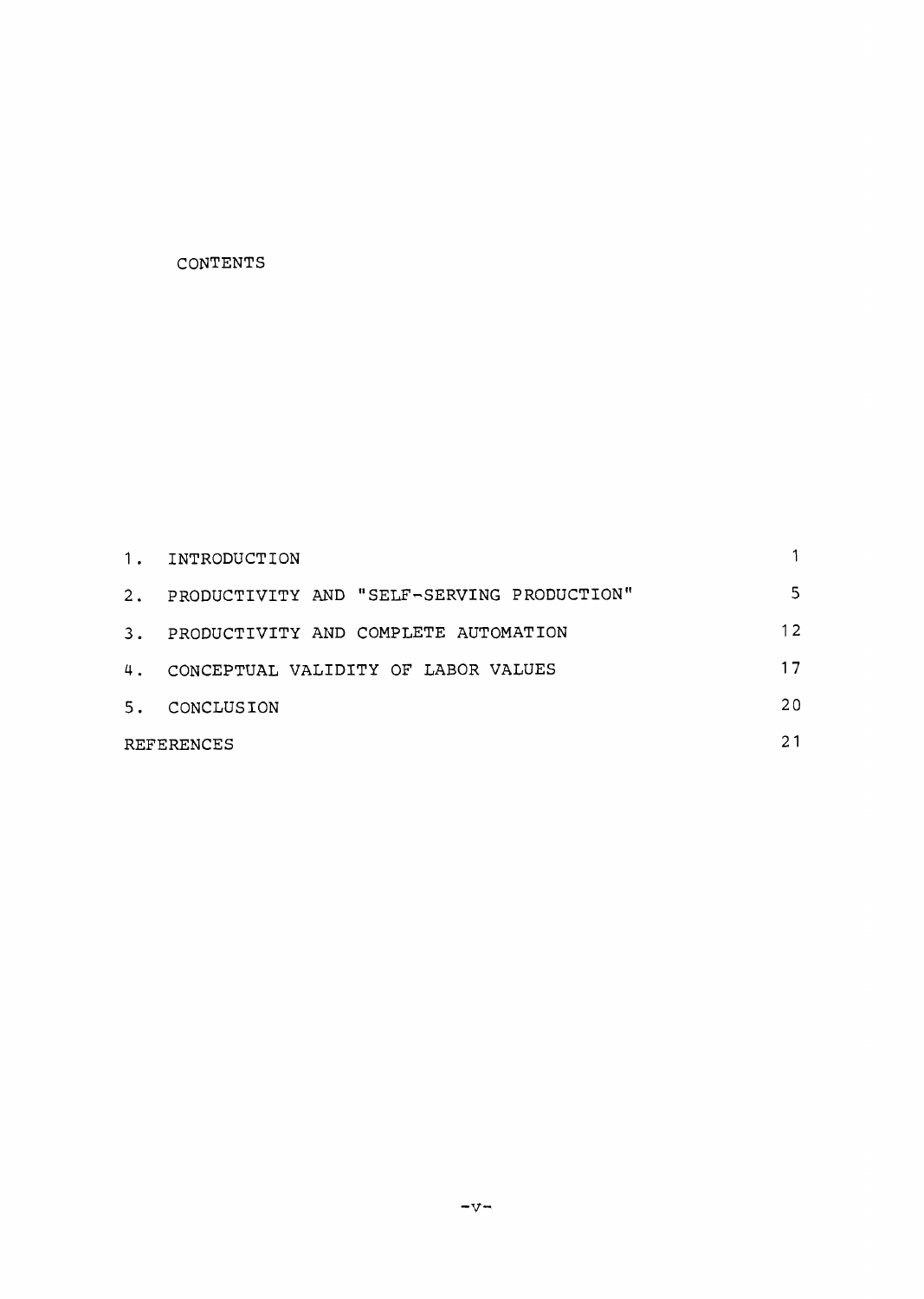ON THE PRODUCTIVITY CRITERIA OF LEONTIEF MATRICES AND THE CON-CEPTUAL VALIDITY OF LABOR VALUES

## 1. INTRODUCTION

The Leontief-inverse of an input-output coefficient matrix, i.e.,  $(I - A)^{-1}$ , occupies a central position in most input-output analyses. The various possible interpretations of the Leontiefinverse (hereafter abbreviated as the L-inverse) usually require that its elements be nonnegative, Much effort has therefore been devoted to finding sufficient (or necessary and sufficient) conditions for the existence and nonnegativity of the L-inverse. These conditions, generally referred to as the Hawkins-Simon conditions [4], have been discussed fairly comprehensively by Nikaido [7].

From the mathemtical point of view, the nonnegative Linvertibility of a nonnegative input-output coefficient matrix, A, is equivalent to saying that the dominant eigenvalue of A is less than unity [see the Perron-Frobenius theorems on eigenvalues

 $-1-$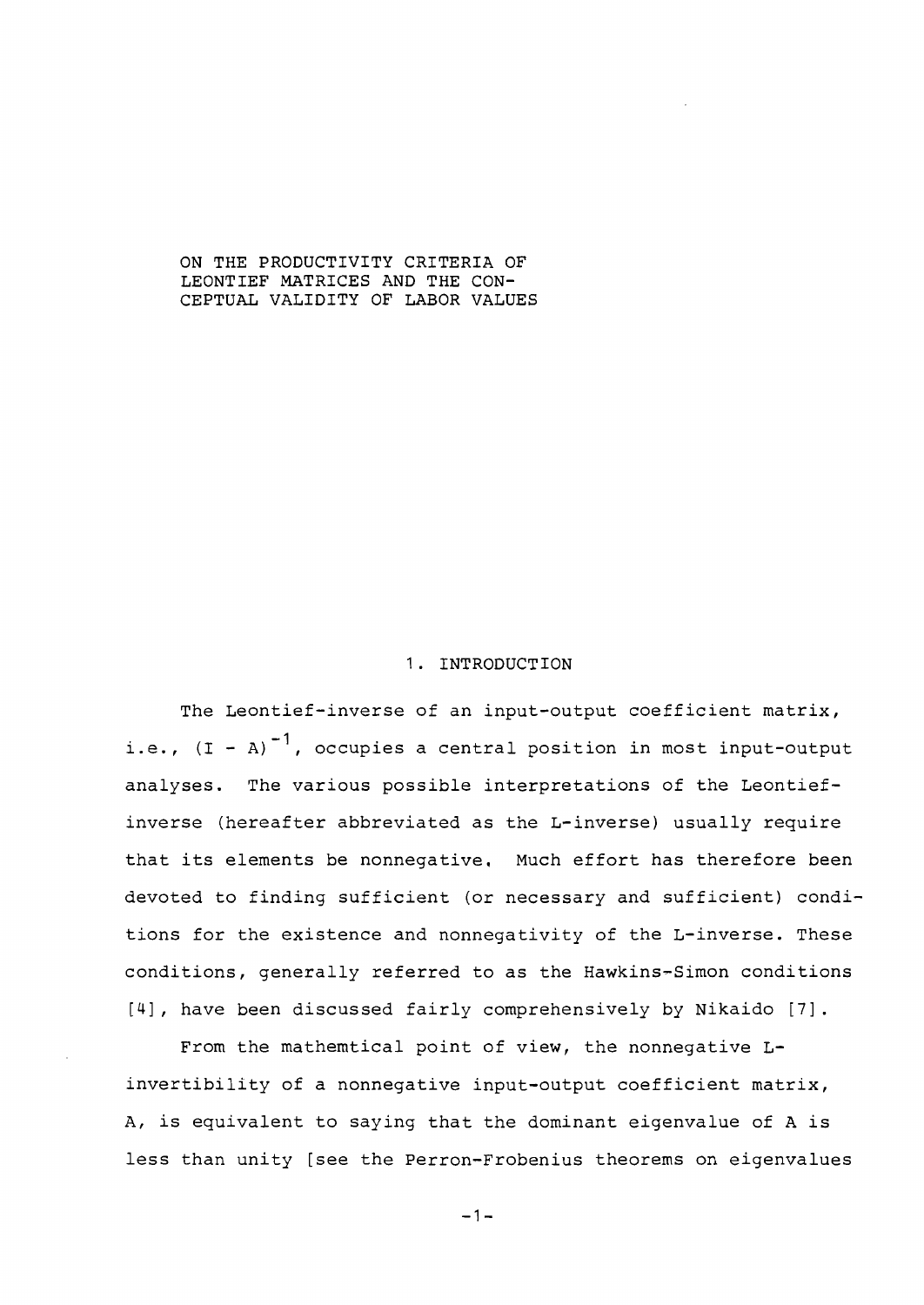of nonnegative quadratic matrices, for example in Nikaido **[7]).**  Economists, however, are generally more interested in finding economically interpretable and meaningful criteria that guarantee the existence and nonnegativity of the L-inverse. The *productivity* criteria fall into this category.

The term productivity in relation to an input-output coefficient matrix A seems to have been used first by Gale **[3]** with the following meaning: A is productive if there is some (nonnegative) production vector such that the inequality  $x > Ax$  holds.<sup>1</sup> It has been shown that A is productive if and only if A has a nonnegative Leontief-inverse. Thus, from the mathematical point of view, the productivity of A and its nonnegative L-invertibility are again equivalent statements. Indeed, they are used interchangeably in recent works. The productivity criteria can be formulated both in terms of production (primal fashion) and in terms of prices (dual fashion) ; following Robinson **[8]** , we can refer to these as *technological* (primal) and *economic* (dual) productivity conditions.

Our special interest in the productivity criteria is that they provide a set of conditions whose fulfillment seems, on economic and empirical grounds, to be simpler to check than the ones of more mathenatical character. Thus, for example, the technological productivity condition says that if an observed production system is such that it gives rise to a final product in each sector, then its input-output coefficient matrix is necessarily productive. This condition is usually satisfied in

<sup>1</sup>We adopt here the convention of using >, >, and  $\geq$  to denote, respectively, strict, semistrict, and weak inequality relations between vectors or matrices.

 $-2-$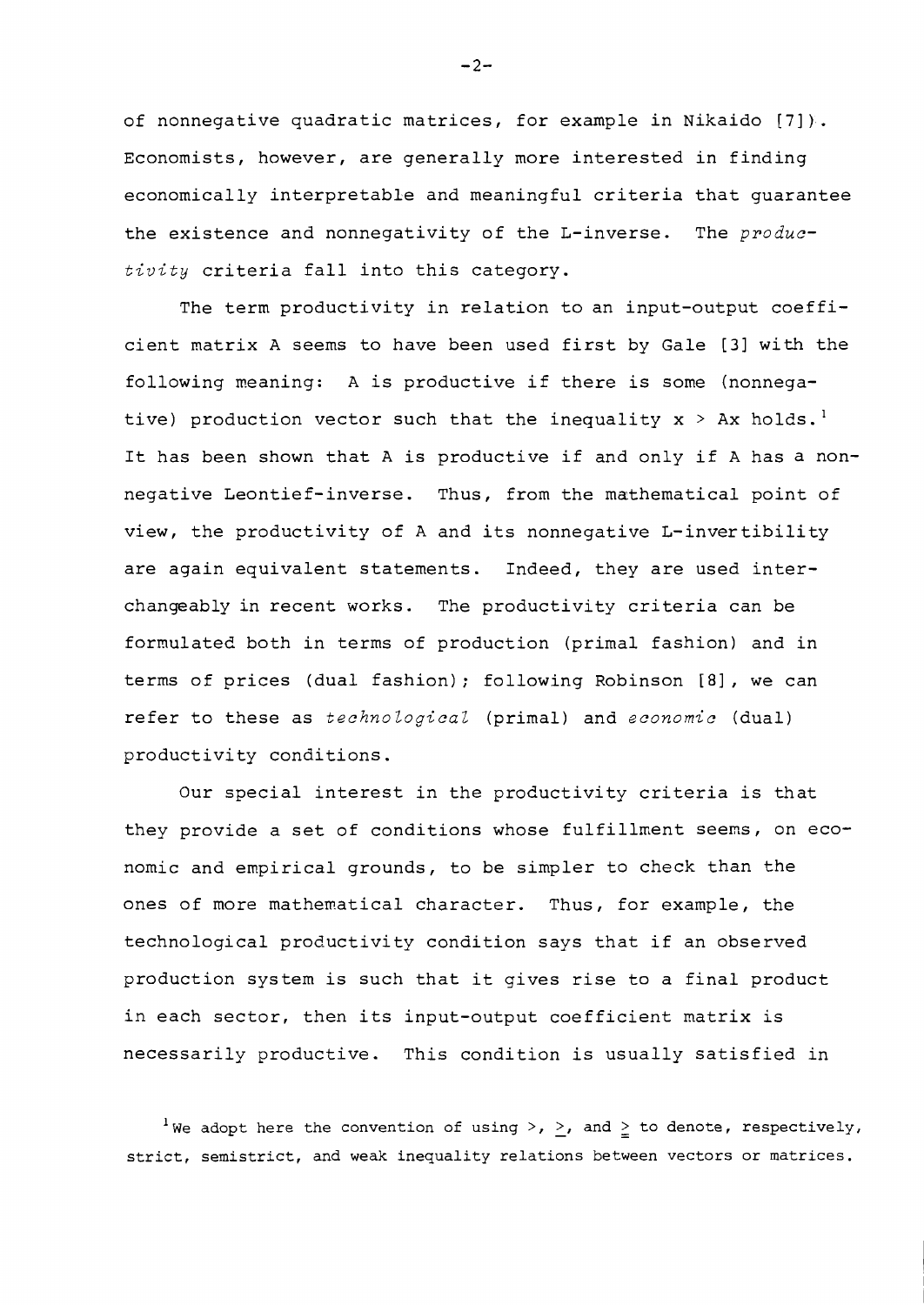the case of aggregated input-output tables. If, however, we think of rather detailed tables, this condition may not hold. Due to foreign trade or the presence of pure intermediaries the total output of some commodities may not exceed their total use in production. Therefore, it is not a general enough condition, if applied only to observed production patterns.

Observe that the technological productivity condition implicitly asserts that there exists a production vector (observed or imaginary) that gives rise to a final product **(x** - Ax) in each sector of the production system. In practice, however, due to foreign trade (imports) and the presence of purely intermediate commodities, this condition is satisfied only in the case of highly aggregated input-output tables. Therefore, it is not a general enough condition. On the other hand, if we think of an imaginary production bundle (assuming constant input-output coefficients), then the criterion becomes purely tautological, in the sense that to check whether such a production bundle can exist poses the same degree of difficulty as to check whether A is nonnegatively L-invertible. It is also worth pointing out that the production vector in question (x) must in fact be strictly positive (x > **O),** although the condition seemingly assumes only its nonnegativity.

Probably these weaknesses of the productivity conditions and the Perron-Frobenius theorems lead to the formulation of alternative conditions based on the assumption of the *irreducibility* of the input-output matrix (or the production system). This latter concept is quite well known (it is sometimes referred to as indecomposability) and implies an essential and complete interconnectedness of the production system: there is no subsystem

 $-3-$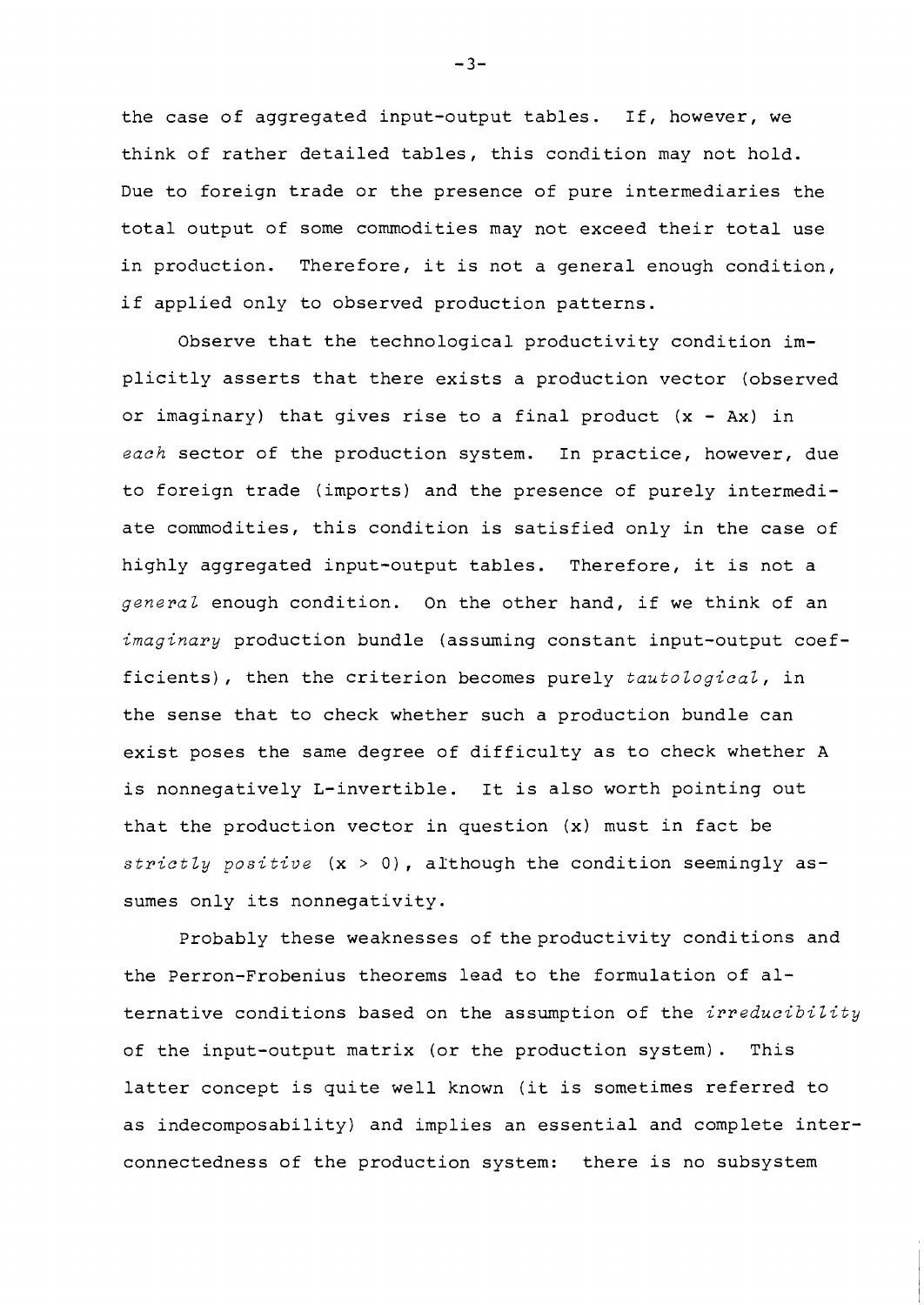capable of operating without the rest of the system. A more formal definition is as follows: A =  $(a_{i\,j})$  is irreducible if and only if, for any pair of indices i,j, there exists a chain of indices  $i = k_0, k_1, k_2, \ldots, k_s = j$  such that  $a_{k_1}, k_{k_1+1} > 0$ ,  $\forall$  $t = 0,1,..., s-1$ . That is, in economic terms, each sector relies directly  $(s = 1)$ -or indirectly  $(s > 1)$  on the production of each of the other sectors. Again, in very detailed (commodity-bycommodity) models, such complete interrelatedness of various production activities is not generally a justifiable assumption. Nevertheless, if A is irreducible one can relax the productivity criterion described above somewhat. Namely, A is productive if and only if there is a nonnegative (observed or imaginary) production vector x such that  $x > Ax$ . In addition, the L-inverse is strictly positive. It turns out that in this case, too, x must in fact be strictly positive (see Gale [31).

Thus, none of the above criteria is general enough; therefore, it is interesting to see whether it is possible to provide, from the economic point of view, less restrictive criteria to guarantee the nonnegative invertibility of the L-matrices. In addition to its general economic-theoretical interest, however, the question is closely related to recent reformulations of various Marxian concepts and propositions concerning labor values, production prices, the balanced production processes, and so on,<sup>2</sup> making use of an input-output framework. In these analyses the productivity, and often also the irreducibility of the inputoutput matrices involved are postulated without any attempt to

<sup>2</sup>A long list of authors has contributed to this process of "modernizing" Marx, starting with Dmitriev [2] and culminating in the late sixties and early seventies with the outstanding work of Brody [l] and Morishima [5].

 $-4-$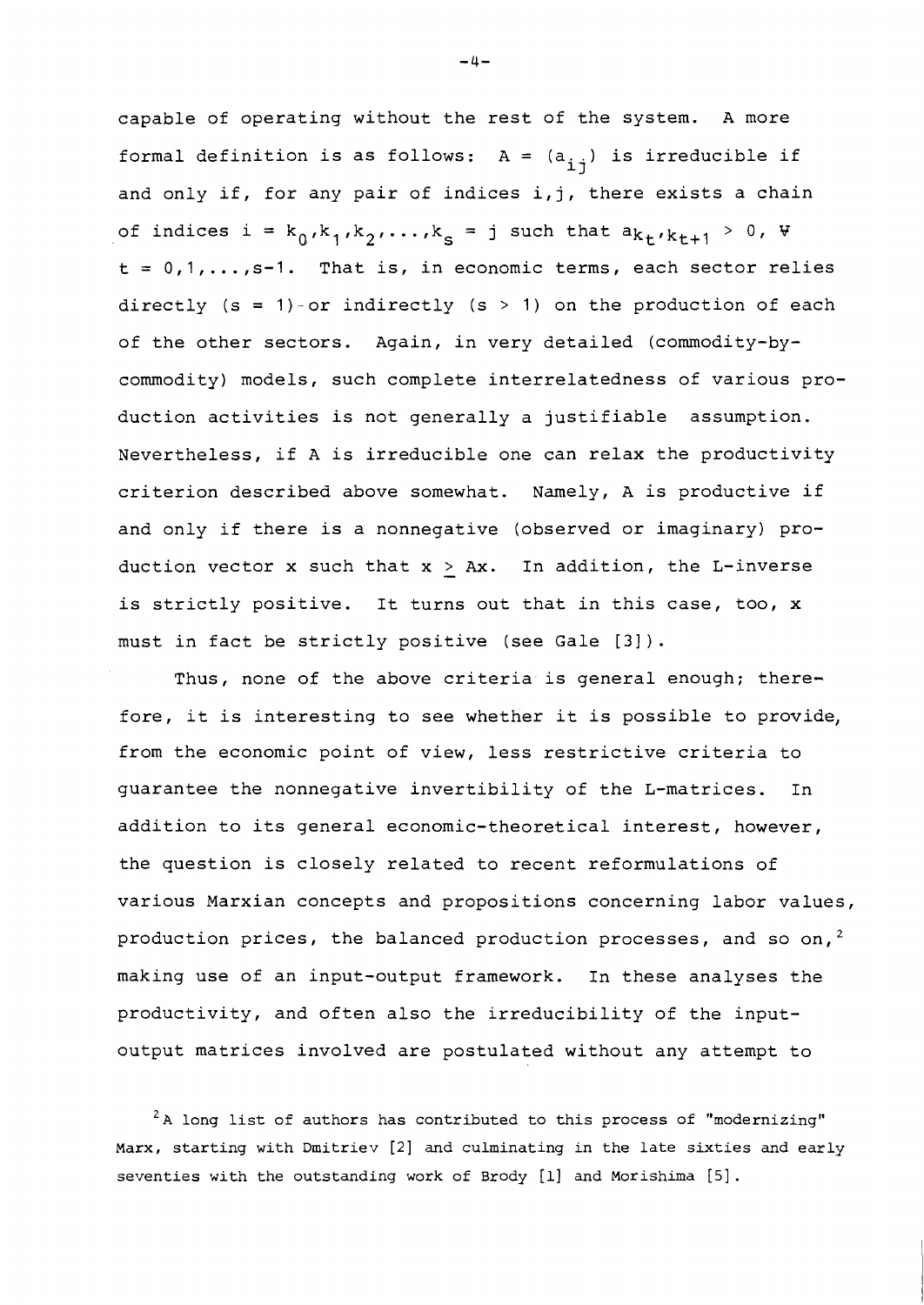justify them in terms of more general and valid assumptions. This is an obvious weakness of these otherwise very sophisticated and elegant analyses, since it means that their generality can be questioned at the outset.

In this paper we fill the perceived gaps by providing a complete justification for assuming the productivity<sup>3</sup> of input-output coefficient matrices (defined by the common, i.e., nonlabor, commodities) in a Marxian economic analysis. It will be shown that, starting from two fundamental assumptions (axioms) of Marx's economics, one can rigorously prove the existence, uniqueness and positivity (i.e,, the conceptual validity) of labor values in an input-output type of framework. These axioms are rather simple and straightforward: we analyze a human production system, and in addition a perfect (competitive) market commodity production system. As by-products, we derive new economic criteria that guarantee the productivity of an input-output matrix, and it will be shown that these sufficient conditions can be viewed as generalizations of those provided by Gale and discussed above.

# 2. PRODUCTIVITY AND "SELF-SERVING PRODUCTION"

First we will examine the economic criteria for the productivity of an input-output coefficient matrix, A. Recall that Gale's criteria postulated a production system that produces at

**3~n a related paper** [9] **I have discussed the irreducibility assumption in detail. I have shown that the common input-output coefficient matrix cannot be assumed irreducible without substantial loss of generality. The irreduci**bility of the *complete* input-output coefficient matrix (the one that includes **labor power as a special commodity) is, however, an assumption justifiable on economic grounds.** 

 $-5-$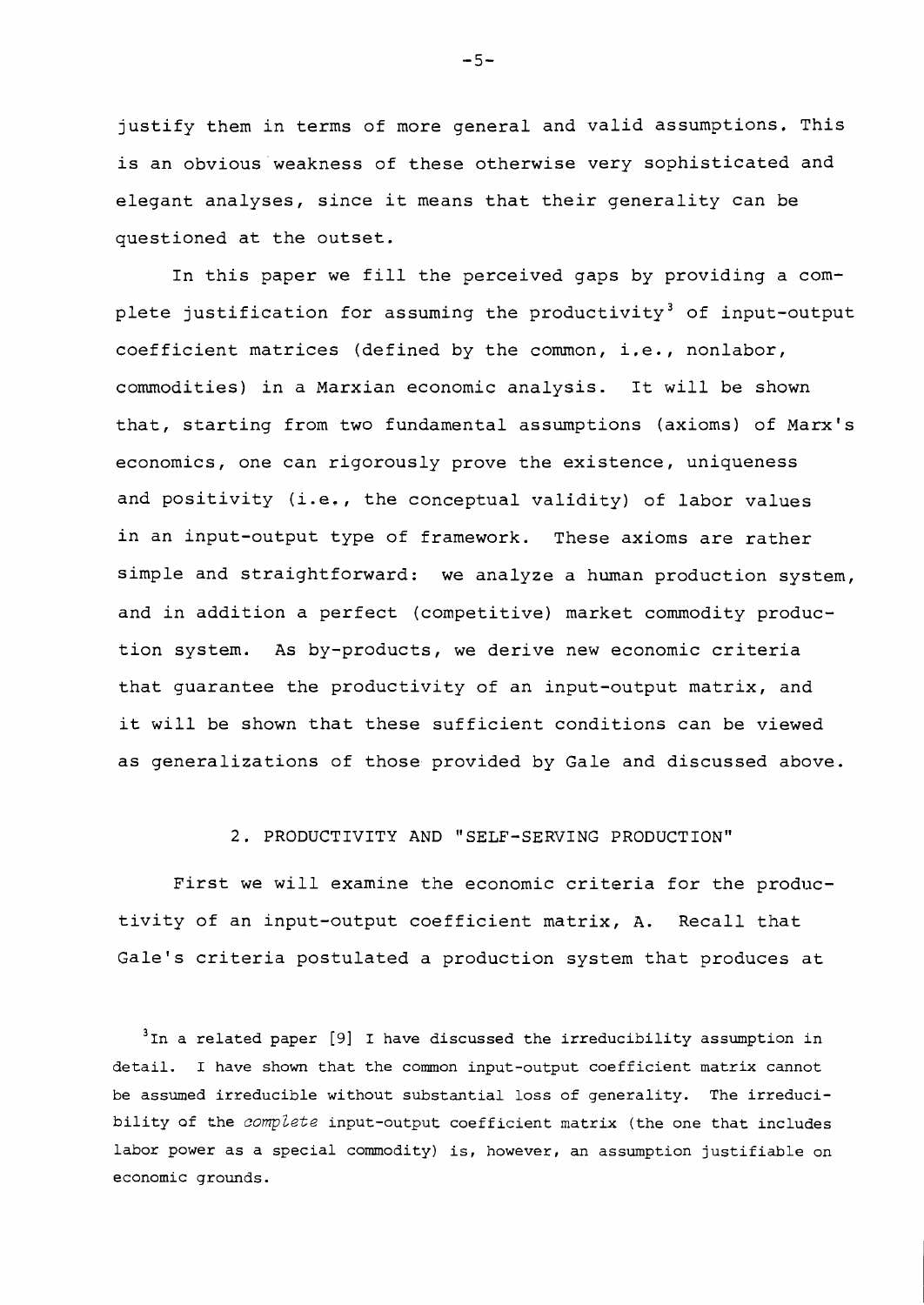least as much of each commodity as is used in the production system itself:  $x \geq Ax$ . In addition, in both criteria it was assumed that  $x > 0$ . Hereafter this positivity will be explicitly assumed, not only because itwas implicit inthe previous criteria, but also for the simple reason that we want to provide criteria based on observed (and not hypothetical) production systems.

DEFINITION 1: A production system characterized by x and A will be called a weakly, semistrongly, or strongly selfsufficient system, depending on the relation of x to Ax  $(\geq, >$ **s)** .

The assumption of a self-sufficient production system is rather strong in view of foreign trade possibilites and international specialization. However, in less open economies and in particular at high levels of aggregation, the observed inputoutput tables show just such self-sufficient production systems, so that in practice this assumption is not so binding as might be thought on theoretical grounds. Also, it is clear that weak self-sufficiency is not a sufficient assumption to ensure the productivity of the input-output coefficient matrix (if  $x = Ax$ , one of the eigenvalues of A is 1, so A cannot be productive).

Therefore, it is no surprise that one has to postulate semistrong or strong self-sufficiency in the technological criteria of productivity. The input-output coefficient matrix of such a production system is at least 'quasi-productive' *[3];* in other words, their dominant eigenvalue is not larger than 1. In order to guarantee their strong productivity Gale assumed either strong self-sufficiency or semistrong self-sufficiency together with irreducibility.

 $-6-$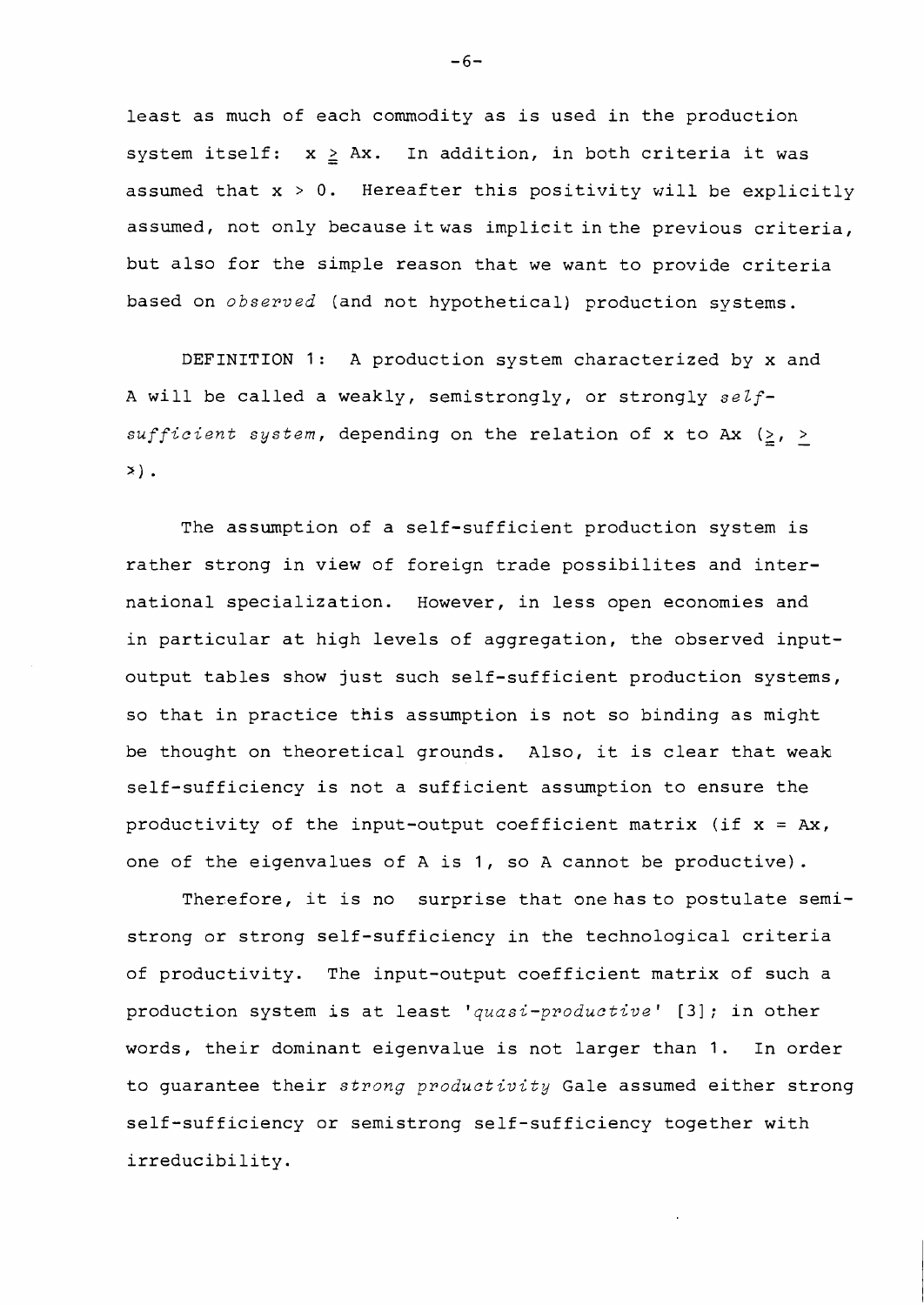In what follows, we will introduce the notion of  $self$ serving production and show that by means of this new concept one can generalize Gale's criteria.

DEFINITION 2: In a given production system, characterized by  $x > 0$  and  $A \ge 0$ , self-serving production is present if there is a group of sectors (activities) whose output does not exceed the total input of the same commodities into the group. Let  $I_2$ denote the set of indices of those sectors belonging to such a group, and assume they are placed after the other sectors in the complete list of sectors. The existence of self-serving production means that the proper partitioning of x and A according to  $N - I_2$  and  $I_2$  (where N is the full set of sector indices) results in the following inequality

(1) 
$$
x_2 \leq A_{22}x_2
$$
  $(x_2 > 0)$ 

A few remarks may be useful to illustrate and explain this new concept. It should be noted, for example, that in a closed economy (with no end use), self-serving production is a natural state of equilibrium. Thus, the concept does not necessarily have any prejorative connotation. If, however, final output is considered as the real purpose of production, then self-serving production is clearly a waste of resources (nonproductivity).

Next, observe that inequality (1) implies (see the Perron-Frobenius theorems) that the dominant eigenvalue of  $A_{22}$  is larger than or equal to 1. From this it follows that the same holds for matrix A too; therefore productivity and self-serving production are mutually exclusive.

But it also follows that there does not exist any  $p_2$  that fulfills the following inequality:

 $-7-$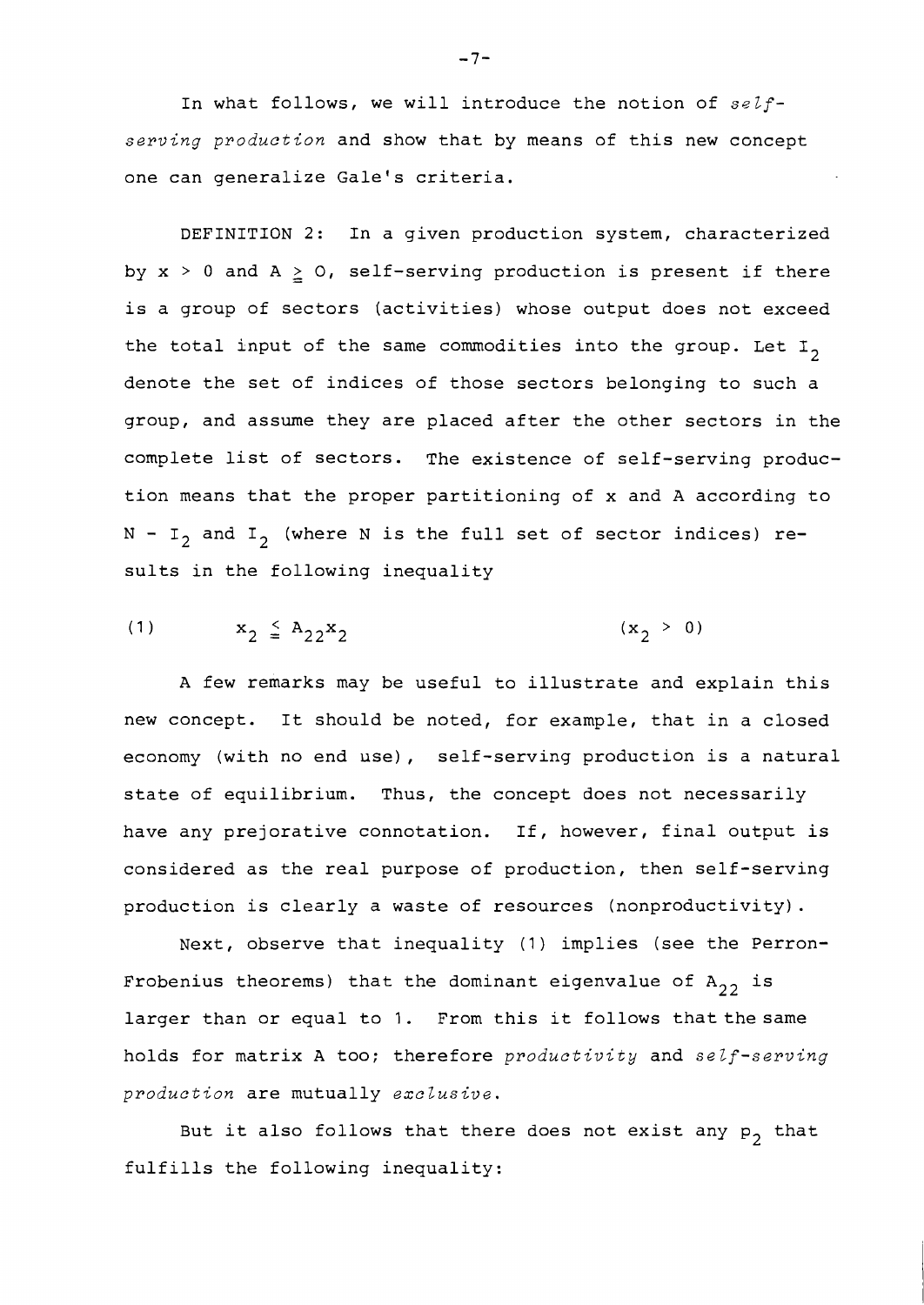(2) 
$$
p_2 > p_2 A_{22}
$$
 (p<sub>2</sub>  $\ge$  0)

Let us assume that, in the economy concerned, there is some positively priced primary resource (or factor of production) that is directly or indirectly required forthe production of every commodity. Then, the lack of a vector,  $p_2$  fulfilling inequality (2), implies that, under any nonnegative price system, at least one of the sectors in the self-serving producing group will operate at a loss, Thus, **self-serving production** and **pure market** (competitive) commodity production are, in general, once again mutually **exclusive.** <sup>4</sup>

 $-8-$ 

From these observations alone it should be clear that Gale's criteria exclude the possibility of self-serving production, and this can easily be formally demonstrated. Strong self-sufficiency ab **ouo** excludes the possibility of self-serving production. Semistrong self-sufficiency together with irreducibility also lead to the same situation. Why this is so is explained by the following theorem.

THEOREM **3:** Given a (semi)strongly self-sufficient production system characterized by  $x > 0$  and  $A \ge 0$ , self-serving production can be present if and only if there are sectors whose production is not required either directly or indirectly to produce the given final output,  $y = x - Ax$ .

PROOF: Clearly, it suffices to show that a self-serving producing group is composed of those and only those sectors

 $4$ By pure market commodity production we mean here, above all, that there is no government intervention compensating for possible losses incurred by individual producers. This is a much weaker concept than the usual profitmaximization principle associated with competitive production.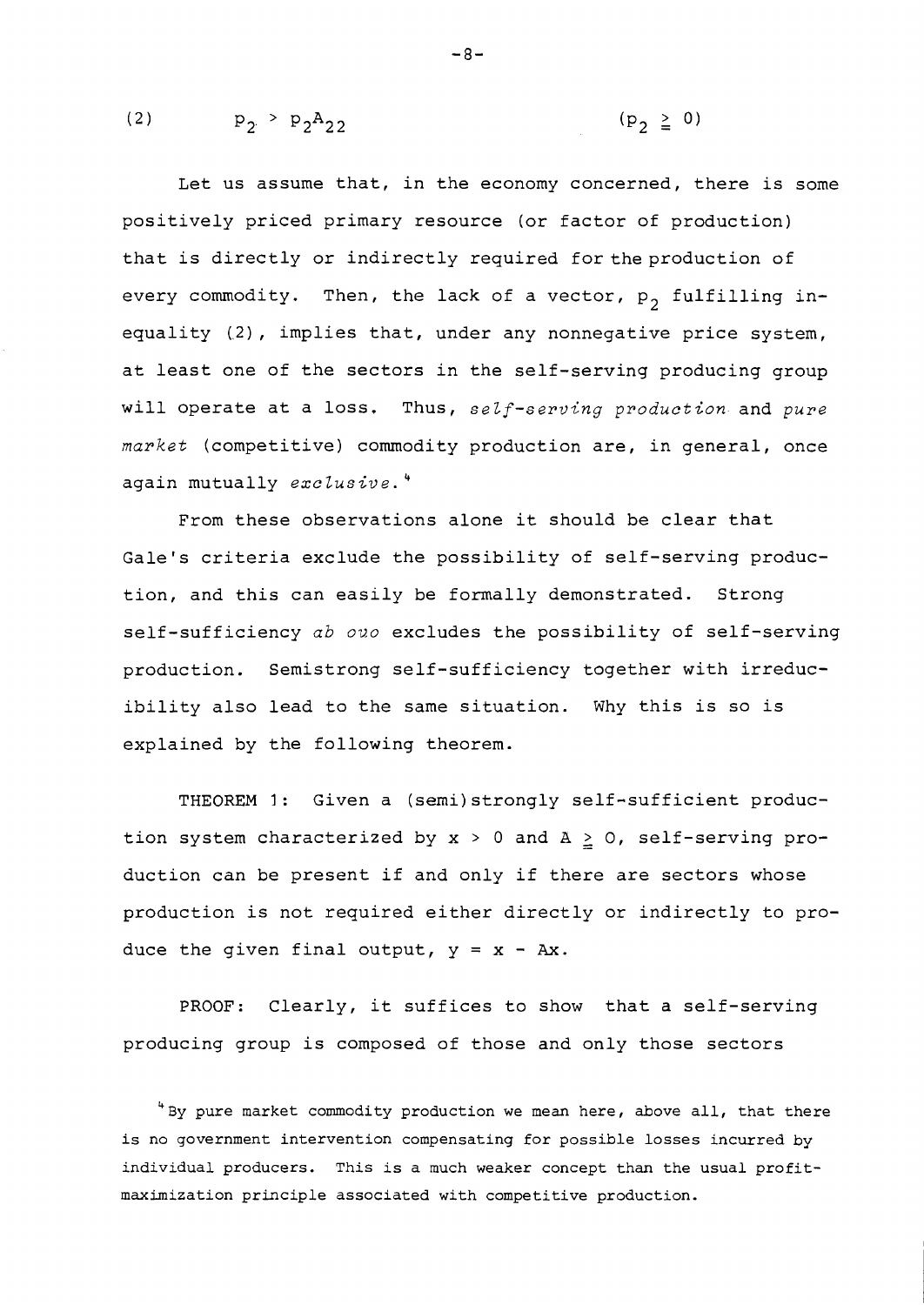whose production is not needed either directly or indirectly to produce the given final output. Let  $I_2$  denote the set of indices of these sectors. We will define them indirectly, beginning with a definition of the complementary set  $I_1: I_1 = N - I_2$ . Clearly,  $j \in I_1$  only if  $y_i > 0$  or if there exists a chain of indices,  $j = j_0, j_1, \ldots, j_k = k$  such that  $y_k > 0$  and  $a_{j_t}, j_{t+1} > 0$ ,  $\forall$  t = 0,1,..., k-1. Obviously, if  $j \in I_1$ , then sector j cannot be a member of a self-serving producing group, because of the assumed self-sufficiency  $(x \geq Ax)$  and the fact that it supplies (directly or indirectly) at least one final-output producing sector. Also,  $I_1 \neq \emptyset$ , because of the assumed (semi)strong self-sufficiency.

Next we show that the group of sectors defined by  $I_2$  = N =  $I_1$  is a self-serving producing group. First, observe that, by definition,  $a_{i,j} = 0$  for all  $i \in I_2$  and  $j \in I_1$ . Let us now partition x and A according to  $I_1$  and  $I_2$ :

> $A_{22} = \{a_{11} : i, j \in I_2\}$  $x_2 = \{x_i : j \in I_2\}$

Because  $A_{21} = 0$  and  $x \ge Ax$ ,  $x_2 \ge A_{22}x_2$ . Since, however, the sectors belonging to  $I_2$  do not produce final output (by definition), in fact we obtain:

$$
x_2 = A_{22}x_2 \qquad x_2 > 0
$$

which means self-serving production.

 $(q.e.d.)$ 

Thus, if  $I_2 \neq \phi$ , then the self-sufficient production system is only quasi-productive. If A is irreducible, then, of course, each sector contributes directly or indirectly to the production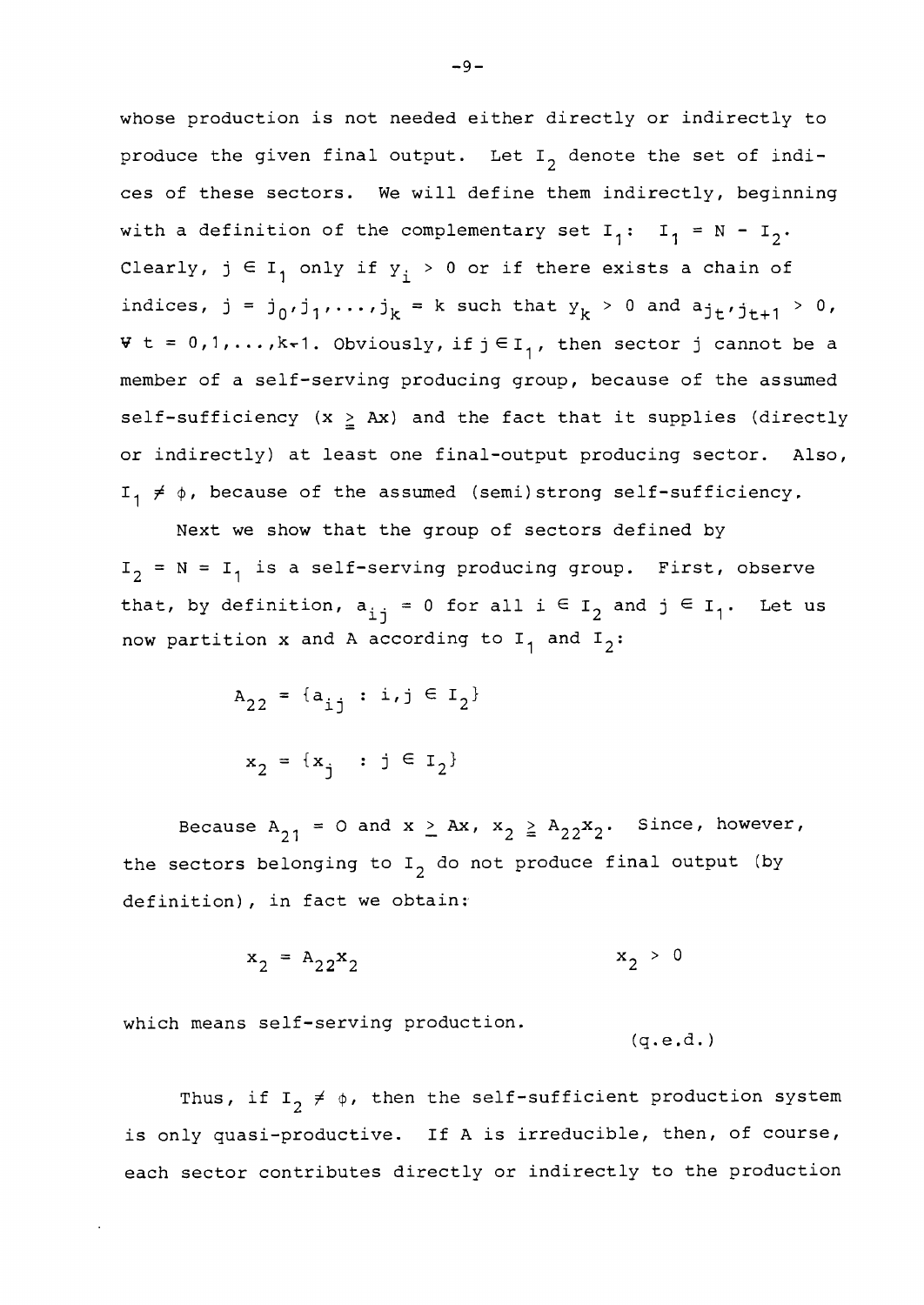of every other sector, as is well known. This is why in Gale's second criterion semistrong self-sufficiency is enough to exclude the possibility of self-serving production. However, irreducibility and the absence of self-serving production are quite different things. One can, for example, imagine an economy decomposable into completely independent groups of sectors, each of them irreducible in itself and producing final output. Such an economy is clearly reducible as a whole, but self-serving production is absent. Thus, the latter notion is a more general concept than the irreducibility of the whole production system. In the next theorem we show that it is also a more general sufficiency criterion for the productivity of an input-output coefficient matrix.

THEOREM 2: In a (semi)strongly self-sufficient production system  $(x > 0, A \ge 0, x > Ax)$ , in which self-serving production is absent, the input-output coefficient matrix is productive, i.e., nonnegatively L-invertible. On the other hand, if the input-output coefficient matrix of a production system is productive, then self-serving production is impossible.

PROOF: Since  $x > 0$ , for any  $k > 1$  we obtain:

#### $kx$  > Ax

Thus (see the Perron-Frobenius theorems) the dominant eigenvalue of A is less than or equal to 1. Next, we show that it cannot be equal to 1. This can be proved indirectly. Suppose the dominant eigenvalue of A is 1; therefore there is a semipositive  $x^O$  such that

$$
(3) \t xO = AxO
$$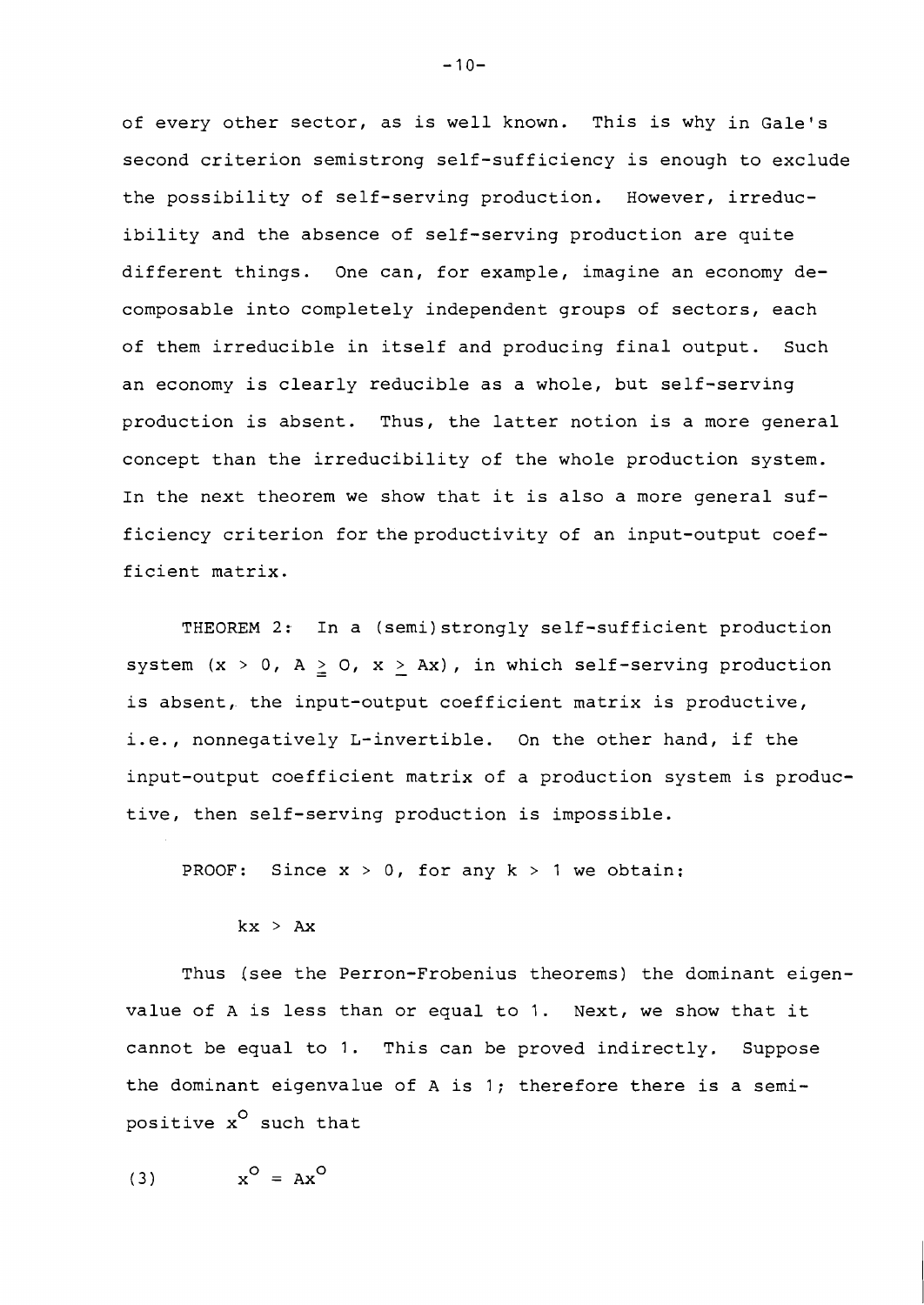$x^O$  cannot be proportional to x (because of the assumed (semi) strong self-sufficiency); therefore, we can choose an *a* > 0 such that

$$
x_{\alpha} = x - \alpha x^{\circ} \geq 0
$$

but at least one component of  $\mathsf{x}_{\alpha}^{\vphantom{\dagger}}$  is equal to 0. For such  $\mathsf{x}_{\alpha}^{\vphantom{\dagger}}$  we have

$$
x_{\alpha} - Ax_{\alpha} = x - Ax = y
$$

This means that an amount  $\alpha x^{\mathsf{O}}$  of the total production was not needed to achieve the given final output. This already implies self-serving production, but we will now prove this more formally. By definition,  $\mathbf{x}_{\alpha}^{}$  has zero components. This means that the production of these sectors is not needed at all to achieve the given final output. Thus (see Theorem I), these sectors form a self-serving producing group. But this contradicts our initial assumption; therefore, the dominant eigenvalue of A must be less than 1, that is, A is productive.

To prove the second part of our theorem, we have to show that, if A is productive, there is no index set,  $I_2$ , such that for the matrix

$$
A_{22} = \{a_{ij} : i, j \in I_2\}
$$

there exists an  $x_2 > 0$  for which

$$
x_2 \leq A_{22}x_2 \cdots
$$

If such a partition of A existed, then the dominant eigenvalue of  $A_{22}$ , and consequently that of A, could not be less than 1; that is, A could not be productive as assumed.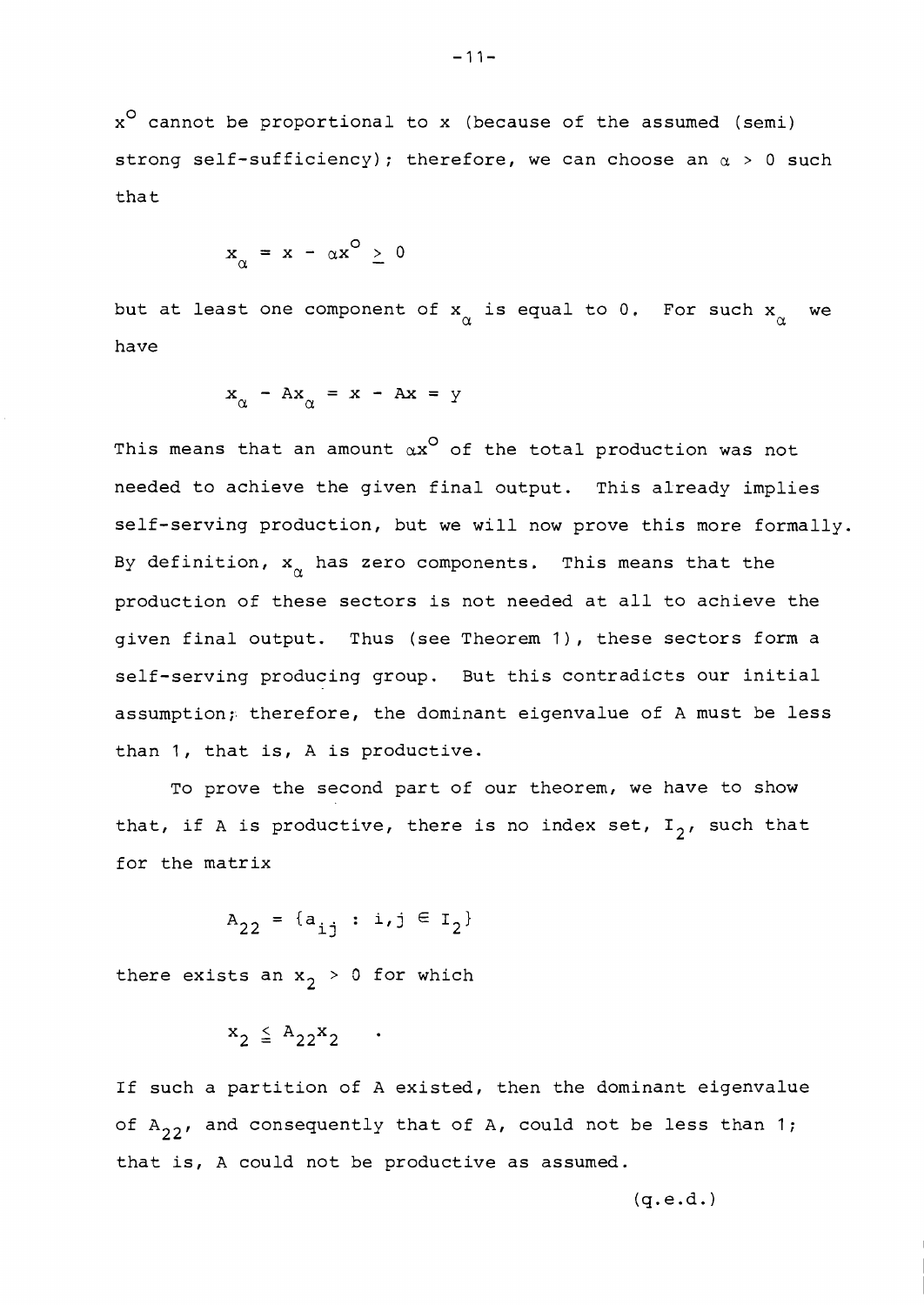In the light of these theorems one can see that the absence of self-serving production together with the assumption of (semi) strong self-sufficiency can be regarded as a generalization of the previous technological criteria of productivity given separately for the cases of a general and an irreducible input-output coefficient matrix. Self-sufficient production of each commodity, as indicated above, is in general by no means an unquestionable assumpticn. Therefore, it seems worthwhile, and not only on theoretical grounds, to turn to an examination of the dual side of the question, i.e., the economic criteria of productivity.

## 3. PRODUCTIVITY AND COMPLETE AUTOMATION

The concept of complete automation of a production system is very straightforward and can be viewed in many respects as the dual counterpart of the concept of self-serving production. If complete automation were impossible, this would imply that labor is indispensible in the given production system.<sup>5</sup> In other words, labor would be required in the production of at least one basic commodity (directly or indirectly required for final consumption). To our knowledge, the concept of complete automation was formally introduced by Morishima and Cataphores *[6]* in a von Neumann model framework.

DEFINITION 3: A production system, characterized by input coefficients A (an n x n nonnegative matrix) for the common

 $<sup>5</sup>$ Labor may be indispensible even in an economy where complete automation,</sup> as defined here, is possible. This is the case if some independent group of sectors, which can be fully automated, has a total production that, taken alone, is insufficient to meet final consumption needs.

 $-12-$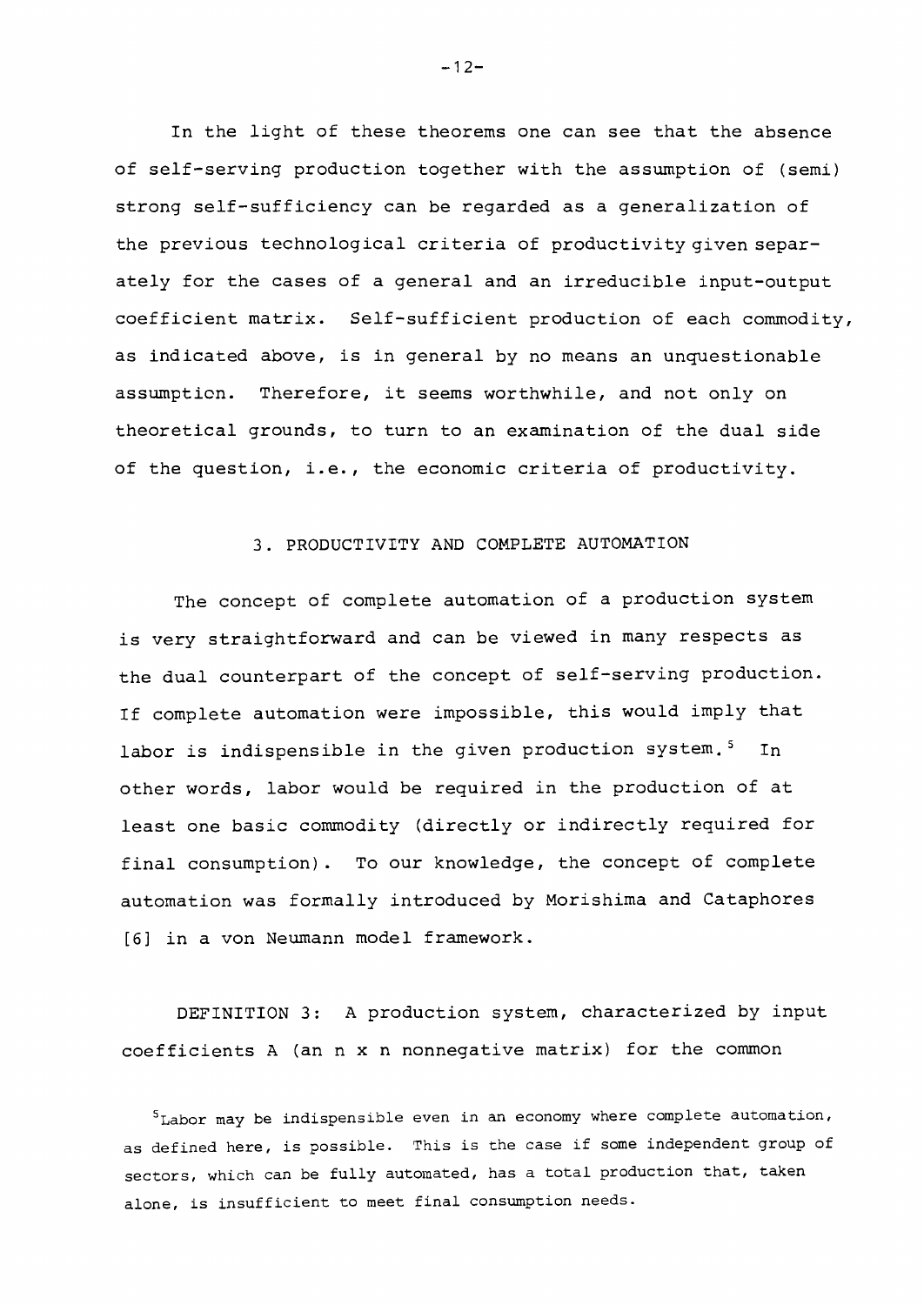(nonlabor) commodities and m (an 1 x n matrix) for labor power<sup>6</sup> can be completely automated if there is a semipositive vector x such that

 $Ax \leq x$  and  $mx = 0$  .

Thus a completely automated production system is simply one capable of self-sufficient production without using any labor. Clearly, in this type of production system labor values would be conceptually invalid, but it is equally clear that such a system has never existed, except perhaps in El Dorado.

If, however, a production system could be completely automated, then it could only produce commodities that require no labor input, either directly or indirectly. This implies that, in such a case, the input coefficient matrixes could be decomposed as follows:

$$
\begin{pmatrix} a_{11} & 0 \\ a_{21} & a_{22} \end{pmatrix}
$$

$$
\begin{pmatrix} m_1 & 0 \end{pmatrix}
$$

where the second group of commodities (sectors) definitely do not require labor input and  $A_{22}$  is productive.

 $6$ The term labor power is used here to stress the importance of Marx's distinction between the commodity bought and sold (labor power) and its service (labor). As explained by Marx, the source of exploitation is that labor power is a special commodity whose reproduction requires an amount of labor less than it can supply, and is governed not only and not so much by economic laws, as biological and social ones.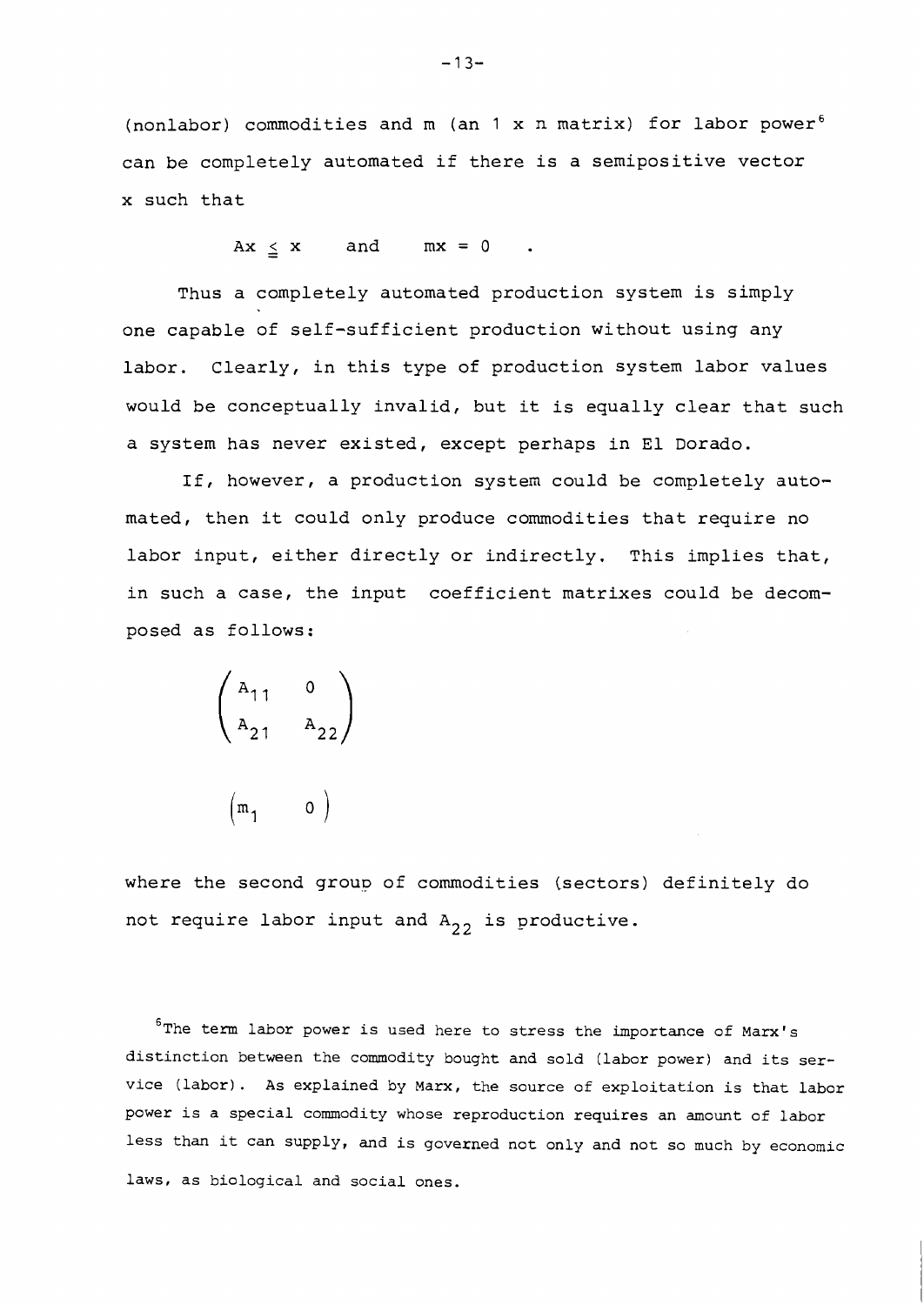This implies some kind of structual duality between the concept of complete automation and self-serving production. In the presence of the latter, there existed a group of sectors that did not produce any net (final) output either directly or indirectly. That is, there existed the following partition of A and y (the final output vector) .

$$
\begin{pmatrix}\nA_{11} & A_{12} \\
0 & A_{22}\n\end{pmatrix}\n\qquad \qquad\n\begin{pmatrix}\nY_1 \\
0\n\end{pmatrix}
$$

and, in contrast to the complete automation case,  $A_{22}$  was assumed to be nonproductive. Thus, the two concepts are not exactly dual counterparts. The impossibility of full automation is a somewhat stronger and more subtle condition for an economy,

In the following theorem we prove that the above structural property is a necessary and sufficient condition for comglete automation to be possible if A is productive.

THEOREM 3: If A is productive, then the economy can be fully automated if and only if there is a group of commodities (sectors) whose production requires no labor, either directly or indirectly.

PROOF: We prove first the sufficiency condition. Let N be the complete set of commodity indices as before and  $I<sub>2</sub>$  the index set of those commodities whose production does not require labor in any way. If  $I_2 = N$ , then  $m = 0$  necessarily, and thus the economy can be completely automated. If  $I_2 \neq N$ , then we know that  $m_i = 0$  for all  $j \in I_2$  and we can show that  $a_{i,i} = 0$  for all  $i \in N - I_2$  and  $j \in I_2$  (otherwise some commodity in  $I_2$  would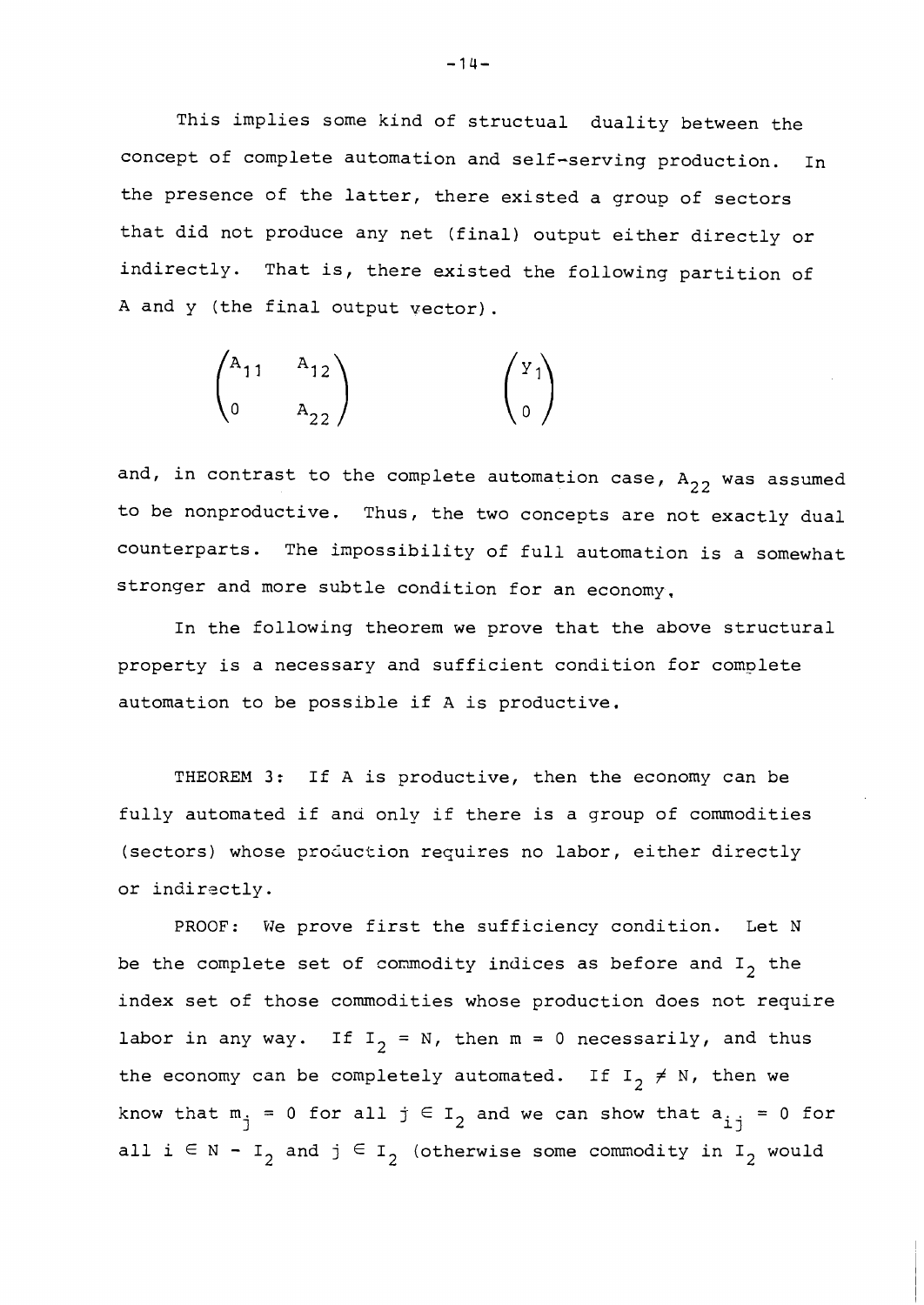use as an input a commodity whose production does require labor, and this would contradict our assumption about  $I_2$ ). Since the whole input-output coefficient matrix is assumed to be productive, so is the one defined by the commodities belonging to  $I_2$ . Therefore, these commodities can be produced in amounts exceeding their use without requiring any labor input.

The necessity part of the theorem is self-evident; we confine ourselves to demonstrating the possibility of partitioning A and m as shown under Definition 3. Suppose x is a production vector of a completely automated system. Let us re-group the commodities in such a way that those produced by x (i.e., having positive components in x) are listed last, We can then partition x into  $x_1 = 0$  and  $x_2 > 0$ . From  $mx = 0$  it follows that  $m_2 = 0$ . Since  $x \geq Ax$ ,  $A_{12}x_2$  must be 0, that is,  $A_{12} = 0$ (where  $A_{12}$  is defined by the corresponding partitioning of matrix A) .

#### $(q.e.d.)$

Next we show that a pure market economy, where complete automation is impossible, can exist only if its input-output coefficient matrix is productive.

THEOREM 4: Let an economy be characterized by nonnegative input coefficients A and m (average) prices  $p_a > 0$ , and (average) wage rates  $w_a > 0$ , which satisfy the following minimum criterion for a pure market economy

$$
(4) \t\t\t p_a \ge p_a^A + w_a^m.
$$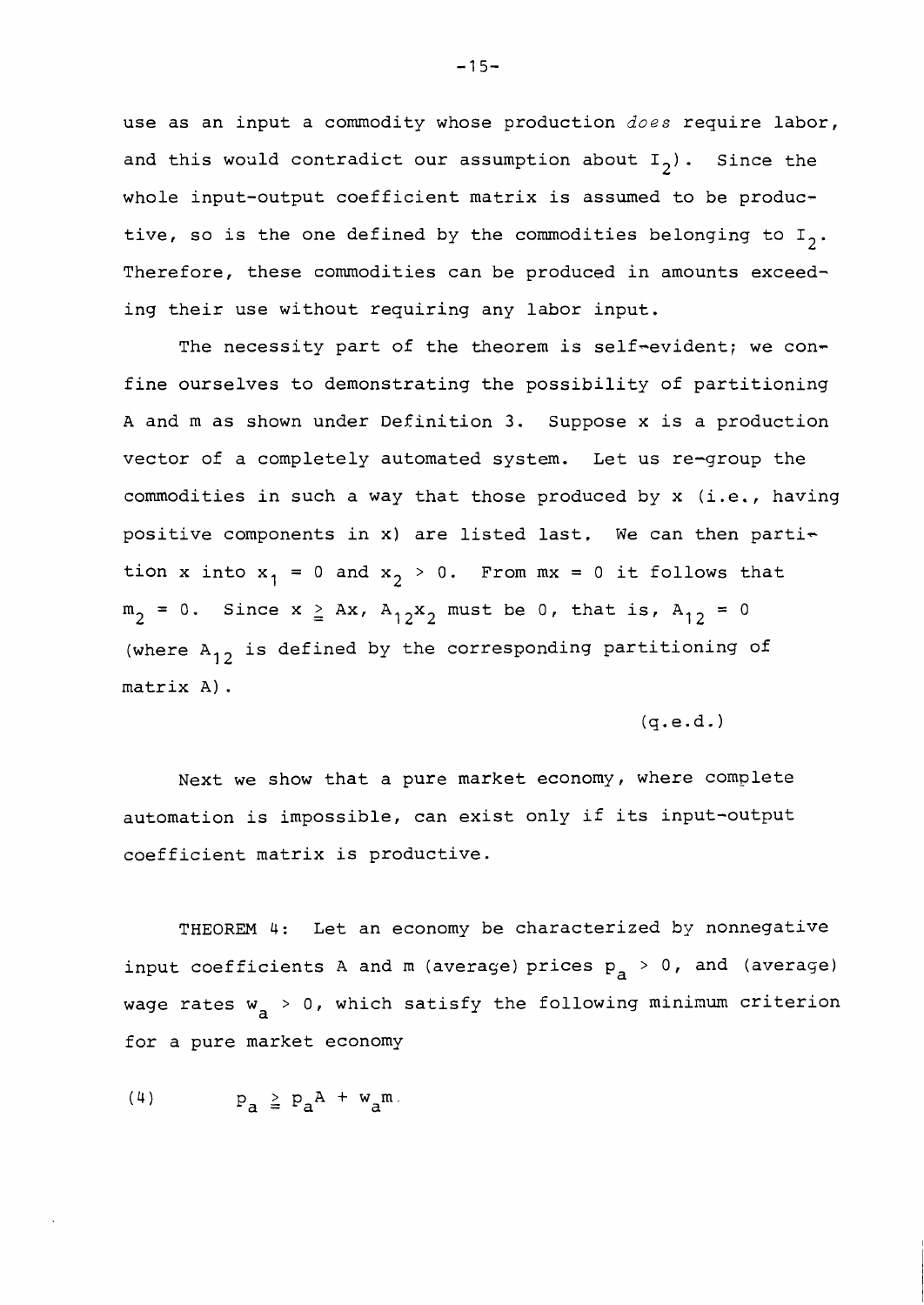i.e., no commodity is produced at a loss. If complete automation in this economy is impossible then A is productive.

PROOF: m must be a semipositive vector (complete automation is impossible) and  $w_a$  is positive; thus, inequality (4) implies the following semi-inequality

$$
(5) \t\t\t p_a \ge p_a^A
$$

Because  $p_a$  is, by assumption, strictly positive, inequality (5) implies (see the Perron-Frobenius theorems) that the dominant eigenvalue of A is less than or equal to 1. Now, suppose the dominant eigenvalue were 1. This would imply the existence of a semi-positive vector  $\hat{p}$  satisfying the equality

$$
\hat{p} = \hat{p}A
$$

From (5) and (6) we know that  $p_a$  and  $\hat{p}$  cannot be proportional to each other. Thus, there is a positive scalar  $\alpha$  that makes  $p_{\alpha}^{\phantom{\dagger}}$  semipositive but not strictly positive, such that

$$
p_{\alpha} = p_{a} - \alpha \hat{p}
$$

and  $p_{\alpha}$  also satisfies the inequality

It is also clear that the structure of equalities and strict inequalities in the inequality system (7) is the same as in (5). Let us define  $I_2$  and  $I_1$  in the following way

$$
I_2 = \{j : p_{\alpha j} = 0\}
$$
  
 $I_1 = N - I_2$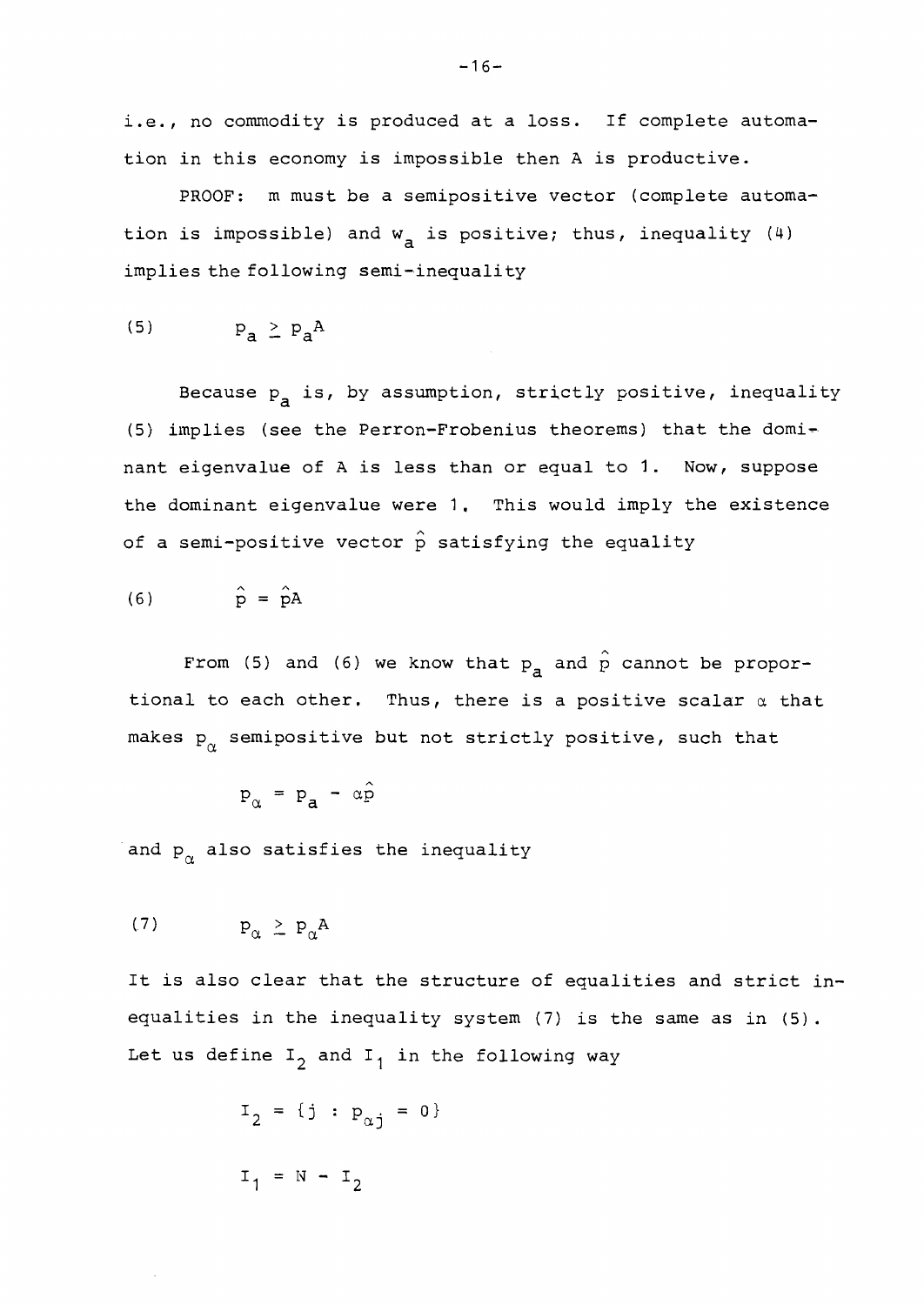and partition (7) accordingly (after suitable rearrangement of the commodity list) :.

$$
(7.1) \t\t\t $p_{\alpha 1} \ge p_{\alpha 1} A_{11} + \delta A_{21}$
$$

$$
(7.2) \qquad \qquad \circ \geq P_{\alpha 1} A_{12} + \circ A_{22}
$$

From (7.2) it follows that A<sub>12</sub> = 0 and that the weak inequalities in (7.2) have in fact to be fulfilled in the form of equalities. Hence, we also know that

$$
P_{a2} = P_{a2}A_{22}
$$

which, in turn, implies by the no-loss assumption that  $m_2 = 0$ , and that 1 is the dominant eigenvalue of  $A_{22}$ , Since both  $A_{12} = 0$  and  $m_2 = 0$ , this would mean that complete automation is possible, contrary to our assumption. Thus, 1 cannot be an eigenvalue of A; or more precisely, the dominant eigenvalue of A must be less than I, that is, A is productive.

 $(a.e.d.)$ 

# 4. CONCEPTUAL VALIDITY OF LABOR VALUES

As mentioned earlier, one of the objectives of this paper is to show that, from some basic postulates inherent in the Marxian analysis of the capitalist mode of production, the existence and uniqueness of positive labor values can be rigorously deduced. In the previous sections we have fully prepared the ground for demonstrating this proposition, which can be seen as a conceptual justification (validation) of labor values in Marx's analysis.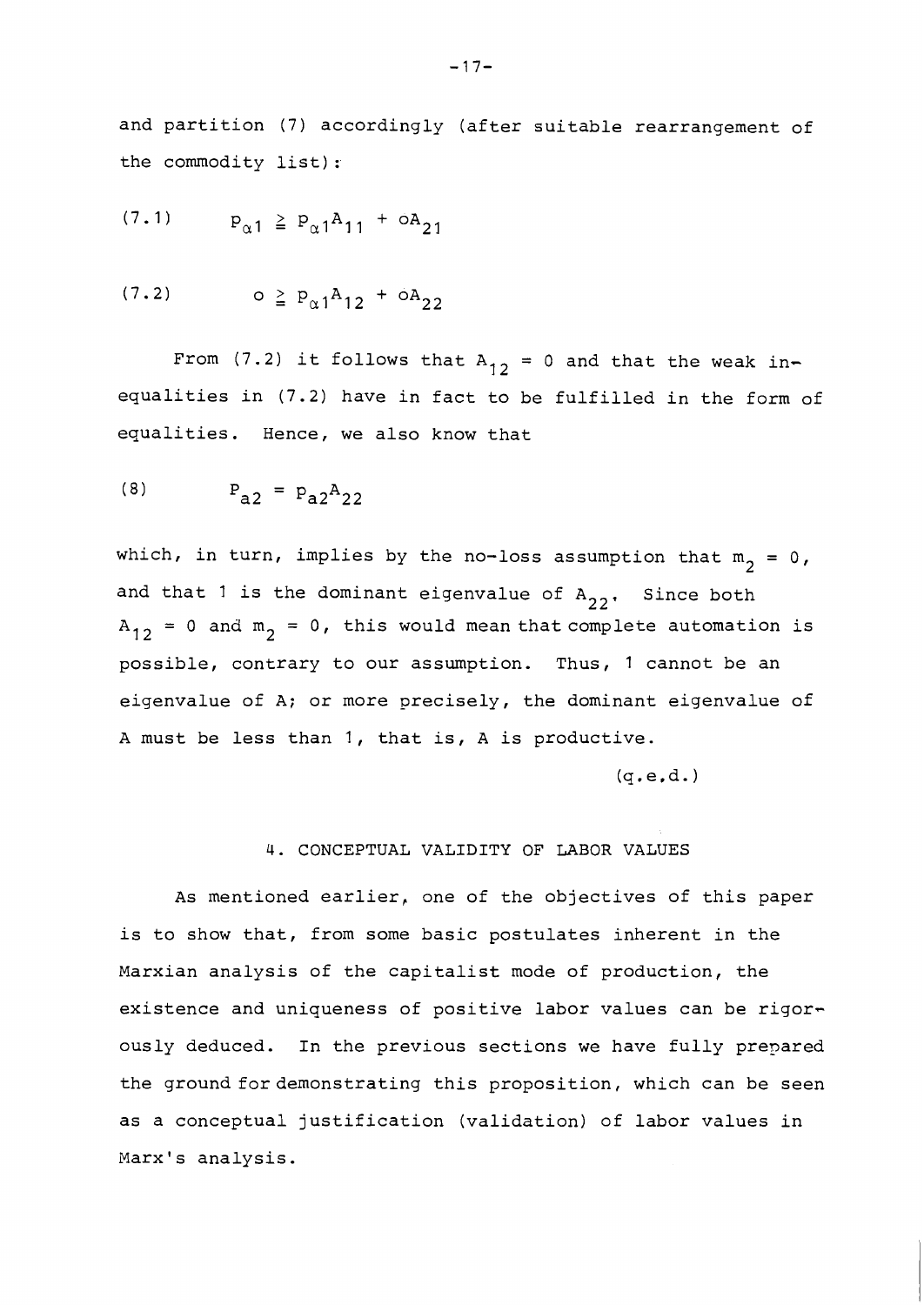Earlier contributors to this problem (Brody, Morishima, and others) have relied on assumptions of the productivity of A and the (semi)positivity of m (if only semipositivity, then with the additional assumption of the irreducibility of A). These assumptions need some justification themselves, and we will show that they are in fact even more restrictive than is actually necessary.

The assumption of the impossibility of complete automation is involved right from the outset, not only because complete automation still remains a utopian state but also because, in a fully automated economy, labor values could not of course be conceptually justified. The assumption guarantees that labor is indispensible in the production of every commodity.

But this in itself is not a sufficient condition for the productivity of the input-output coefficient matrix, which is clearly also needed here. Theorems 2 and 4 suggest that the assumption of pure market commodity production in one form or another together with that of the impossibility of complete automation will define sufficient conditions for the existence, uniqueness, and positivity of labor values. And in fact nothing is closer to the spirit of Marx's analysis than the assumption of pure market commodity production, in which no commodity is, on average, produced at a loss.

As we have indicated earlier, the most straightforward and rather weak criterion of pure market commodity production is the assumption that, at the prevailing prices and wage rates, the average cost of producing any commodity is not higher than its price. This, of course, does not exclude the possibility that temporarily or individually some producers nay incur losses: we

 $-18-$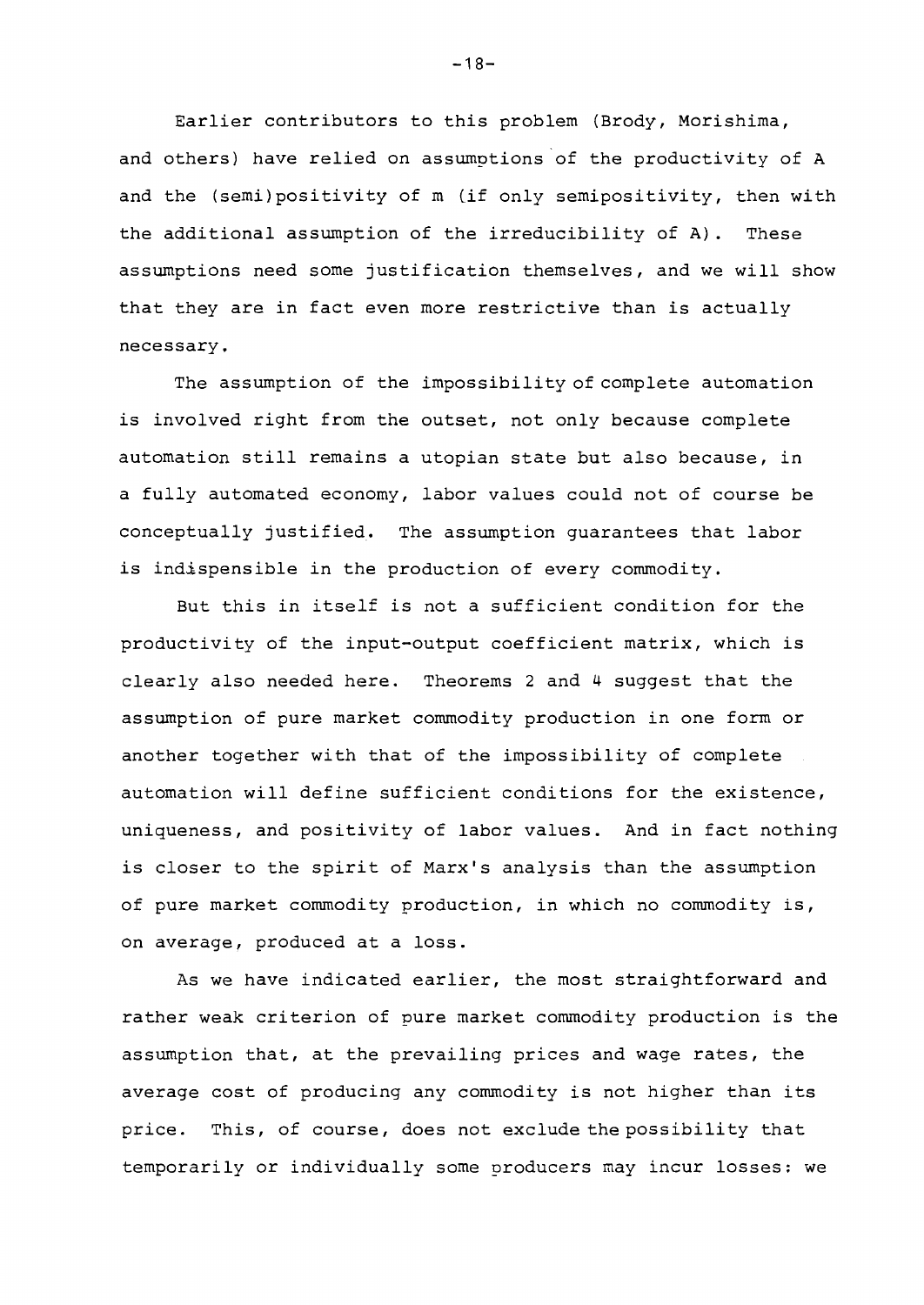only postulate no losses on *average.* This is sufficient, together with the impossibility of full automation, to guarantee the conceptual validity (existence, uniqueness, and positivity) of labor values.

For the sake of completeness we will also show that the generalization of the technological productivity criteria introduced above could also be used in the conceptual validation of labor values. Self-serving production, as we have shown, is alien to the concept of pure market commodity production. Selfsufficient production is, however, a stronger assumption than its financial (economic) counterpart, i,e., "no losses on average", especially in view of international specialization. Thus, the argument based on the technological criterion of productivity is not as strong as the former one.

To conclude, we will complement this informal treatment with a formal theorem.

THEOREM 5 - Conceptual validity of labor values. Let an economy be characterized by a (nonnegative) input-output matrix A and a labor input coefficient vector m, and by positive prices  $p_a$  and wage rates  $w_a$ . Suppose also that this economy cannot be completely automated.

The labor values in this economy are uniquely determined and positive if either of the following additional conditions is fulfilled:

(i) on average no loss is incurred in the production of any commodity  $(p_a \ge p_a A + w_a m)$ ;

(ii) the actual production  $(x_a)$  is at least semistrongly self-sufficient  $(x_a > Ax_a)$  and no self-serving production takes place.

 $-19-$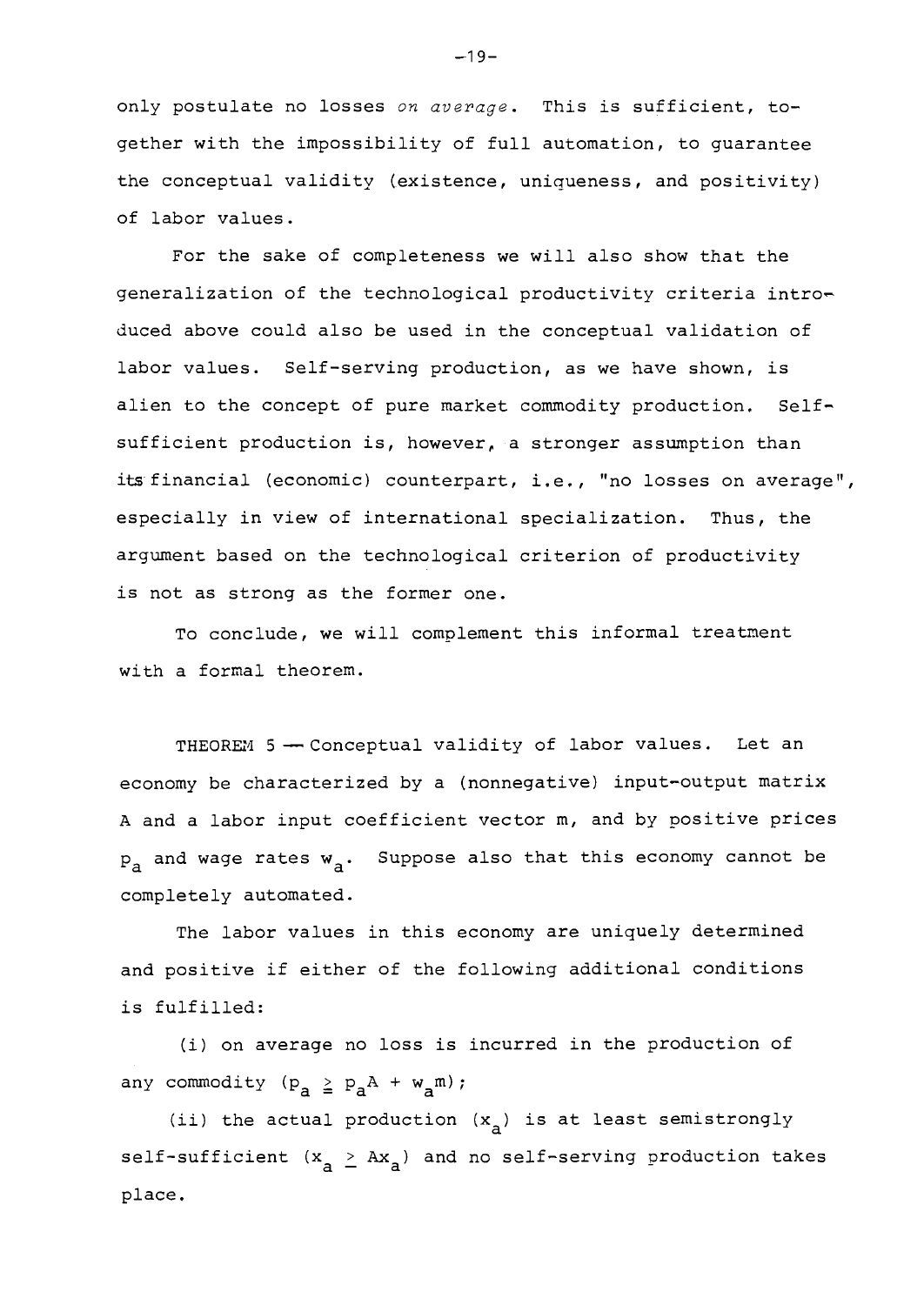PROOF: Since the conditions of Theorems 2 and 4 are met, A is a productive matrix. Thus, the labor values can be uniquely determined as  $m(I - A)^{-1}$ , where the L-inverse is a semipositive matrix. It renains to show that all values are positive, and we prove this indirectly. Suppose the labor value of commodity i is zero. If  $r_i$  is the i<sup>th</sup> column vector of the L-inverse, we can calculate this value as  $mr_i$ . The vector  $r_i$  can be interpreted as a production vector, and in fact, as is well known, it is a self-sufficient production bundle that results in one unit of final output of commodity i. Thus, if we had  $mr_i = o$ , then  $r_i$ would represent completely automated production, contrary to our initial assumption.

 $(q.e.d.)$ 

#### 5. CONCLUSION

In summary, we have shown that when we analyze Marxian labor values in the framework of an open Leontief model we can with full justification assume that the input-output coefficient is productive and that labor is directly or indirectly required in the production of every commodity.